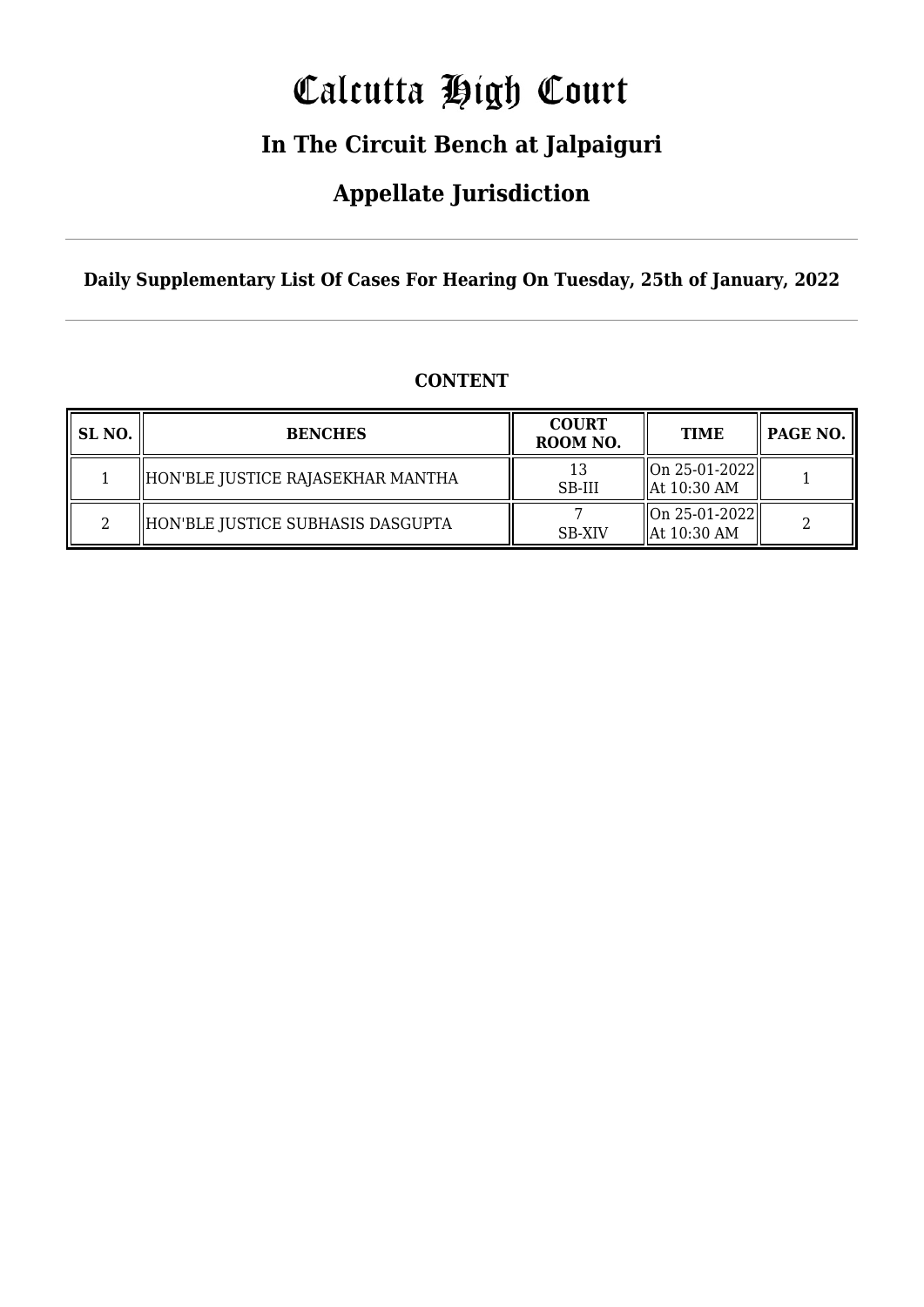

## Calcutta High Court **In The Circuit Bench at Jalpaiguri Appellate Side**

**DAILY CAUSELIST For Tuesday The 25th January 2022**

**COURT NO. 13 SINGLE BENCH (SB-III) AT 10:30 AM HON'BLE JUSTICE RAJASEKHAR MANTHA (VIA VIDEO CONFERENCE)**

**FROM PRINCIPAL BENCH**

#### **NEW MOTION**

1 WPA/191/2022 HULDIBARI INDUSTRIES AND PLANTATION COMPANY LIMITED VS STATE OF WEST BENGAL AND ORS MS. SUMAN **SEHANABIS** (MANDAL)

#### **MOTION**

2 WPA/2576/2021 [File lying at Jalpaiguri] HULDIBARI INDUSTRIES AND PLANTATION COMPANY LIMITED VS THE STATE OF WEST BENGAL AND ORS

SUMAN SEHANABIS MANDAL